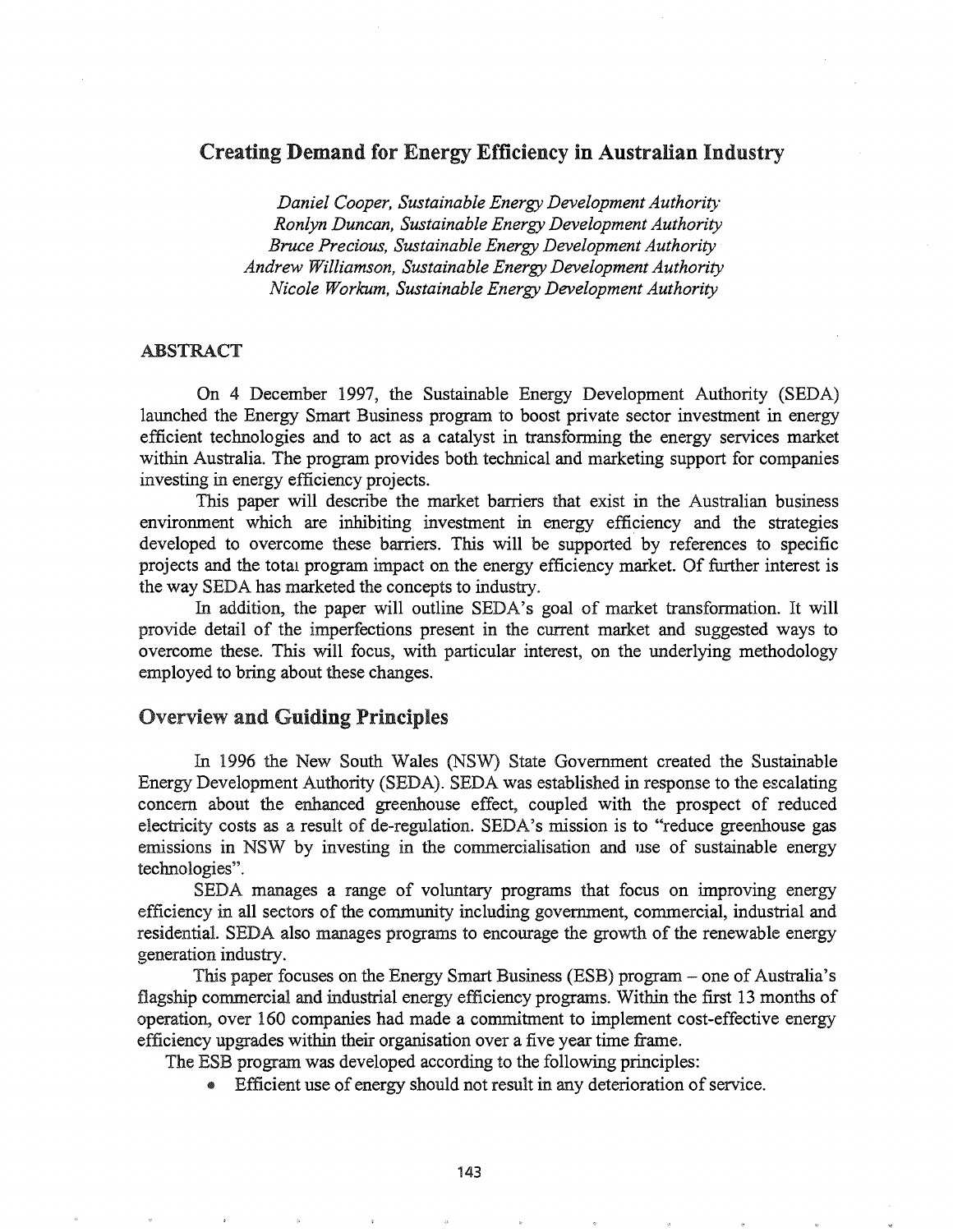- .. Energy efficiency should be an economic imperative, it should not require regulation at the user end of the market.
- The market should provide cost-effective energy reduction solutions.
- SEDA's market intervention should result in lasting market transformation, so that improvement in energy efficiency continues.

# A Commercial and Industrial Program

The total cost of energy to the commercial, industrial, retail and services sectors of NSW is estimated to be \$US 2.8 billion per year, or around 80% of the State's non-transport energy consumption. This represents 503PJ of energy and produces almost 58 million tonnes of  $CO_{2e}$  annually (NSW Department of Energy, 1997).

According to the Australian Commonwealth Government, one reason Australia has the sixth highest per capita emissions of greenhouse gases in the world, is because the country's industry is extremely energy intensive (DFAT, 1997). This, combined with low energy prices and a slow uptake of energy saving opportunities, has provided many opportunities to reduce energy consumption, improve process efficiency and work environments, and increase the profitability of businesses. Figure 1 shows the Australian manufacturing sector's improvement in energy efficiency over the period from 1973 to 1988 (research is currently being undertaken by the Australian Bureau of Agriculture Research Economics to update these figures).



Figure 1. Manufacturing Sector Energy Efficiency (1973-88).

A recent study by SEDA identified the difference in energy efficiency of certain technologies in Australia. The availability of the best and average efficiency technologies in the Australian market was compared to that of the American market. The study found that the best practice energy efficient technologies available in the US are also available in Australia (although in many cases minimum standards are set higher in the US). It was concluded that it is not a lack of availability of energy efficient technologies that is holding back energy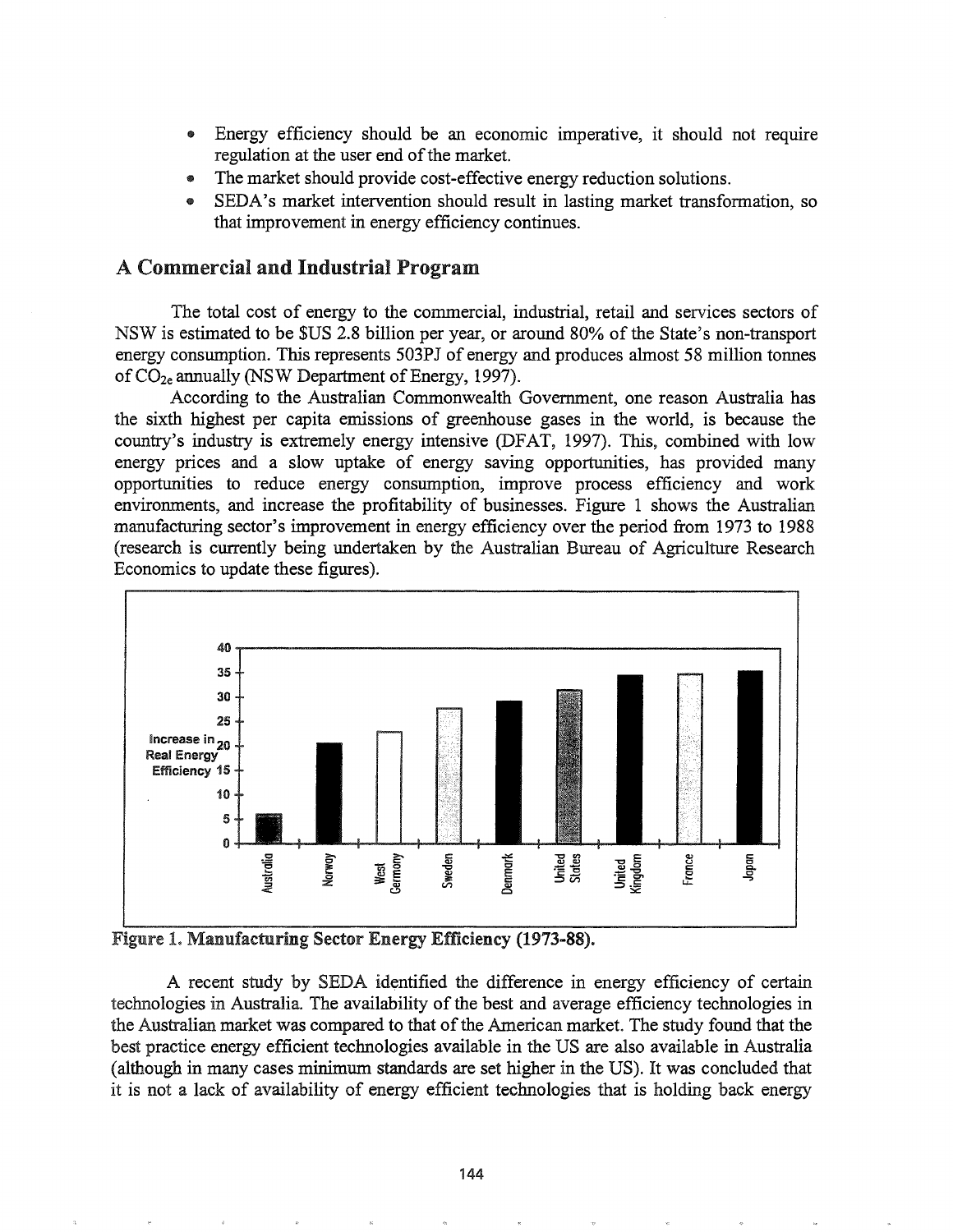efficiency in Australia. Rather, the reason for low uptake of these efficient technologies was found to be that purchasers usually make choices based on initial cost, not on life cycle cost.

A major contributing factor to the lack of consideration of future operating costs is that in most parts of Australia, in particular New South Wales, electricity is relatively inexpensive. The recent deregulation of the electricity market has enabled many large customers, especially in the industrial sector, to negotiate electricity prices as low as \$US 0.02 per kilowatt hour. This has resulted in energy being regarded as a fixed cost, representing a small proportion of a company's overheads. In our experience, many decisionmakers do not appreciate that they can manage this overhead profitably.

Even with these low energy costs, anecdotal evidence from energy services specialists, indicates that most businesses could save at least 20% of their energy consumption through cost-effective energy efficiency upgrades. This suggests that the adoption of energy efficient practices and technologies has the potential to save NSW \$US 567 million per year in energy costs and 5 million tonnes of  $CO<sub>2</sub>$  emissions per annum (SEDA 1998).

In the ideal market, these opportunities would be exploited and suppliers would provide a comprehensive range of technologies and strategies to save energy. Equally, businesses would demand the application of energy reduction solutions to ensure they maintain their competitiveness.

As similar barriers to improving energy efficiency exist in both the commercial and industrial sectors, SEDA chose to establish a broad-based energy efficiency program. This also provides the sustainable energy industry with a larger market in which to establish itself. SEDA's intervention in both the supply and demand sides of the energy efficiency market is expected to create a competitive sustainable energy industry from which a reduction in greenhouse gas emissions and energy will continuously occur.

### Program Design

The development of the ESB program drew on experience gained from other government programs (including a pilot program in the fast food sector), and industry consultation with large companies and energy consultants. The program is based on a Memorandum of Understanding (MoV) between SEDA and the participating companies, known as Partners.

As part of the agreement, SEDA provides technical and implementation assistance through external contractors called Partner Support Managers (PSMs). The PSMs are private sector, energy management companies. They are contractually prohibited from performing or supplying any of the services or products they recommend so that the Partners can be confident they are receiving reliable, independent information. In return, Partners agree to implement cost effective upgrades (internal rate of return  $>20\%$ ) across at least 75% of their facilities within 5 years.

Companies with energy intensive processes, such as smelters and foundries account for 40% of commercial and industrial energy consumption in NSW. An additional 35% of energy is consumed by small businesses for which it can be difficult to find cost-effective projects. As a result, the ESB program focuses on the medium and large businesses that make up the remaining 25% of NSW's commercial and industrial energy consumption (Bureau of Industry Economics 1996).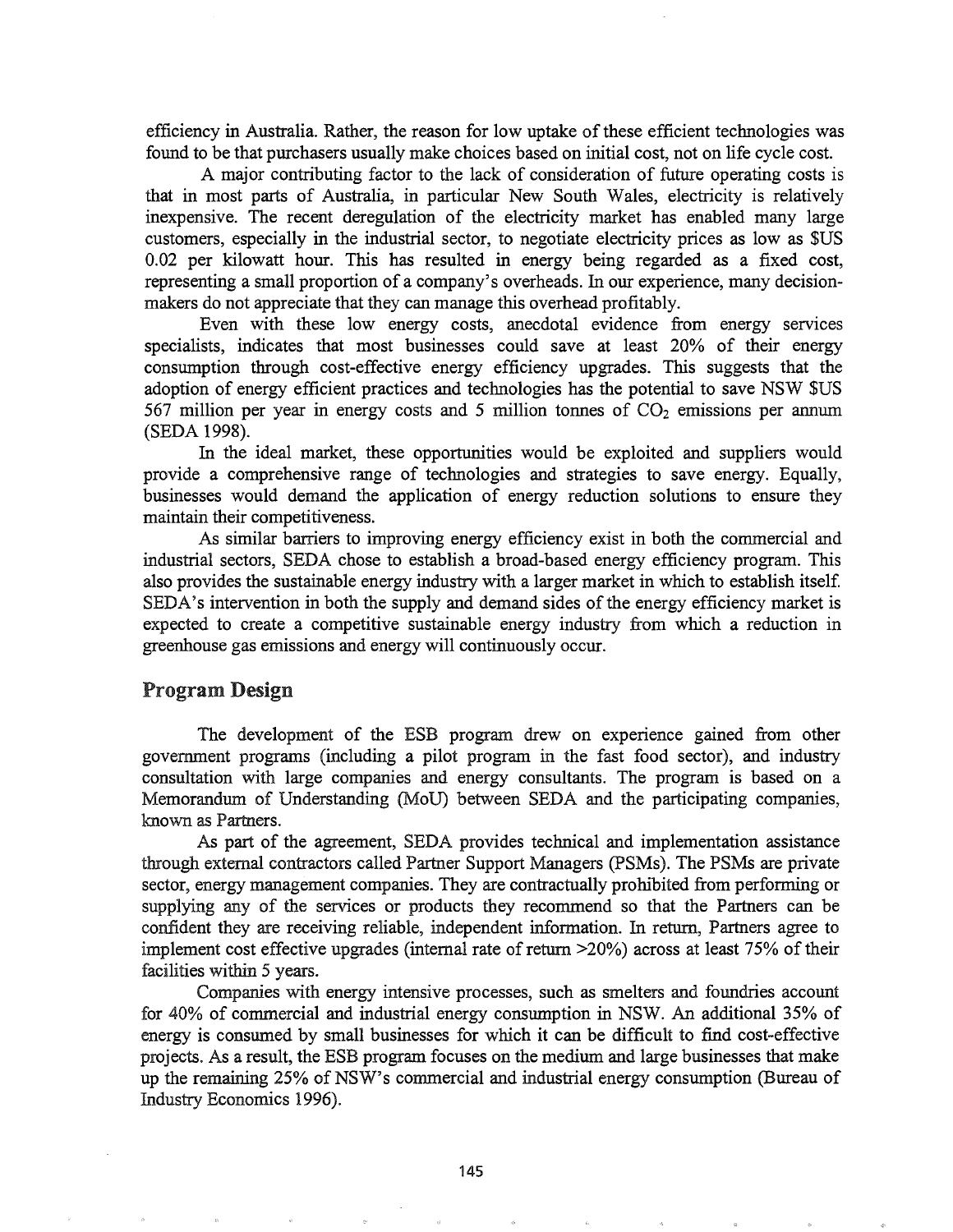The three main objectives of the ESB program are to:

- create lasting direct  $CO<sub>2</sub>$  emission savings;
- accelerate the uptake of energy efficient technologies and strategies; and
- leave a lasting imprint on the sustainable energy market. (ie create market transformation).

The targets for the ESB program are to:

- have 25 *PJ* of commercial and industrial energy use under partnership
- reduce energy consumption by 3.75PJ, and
- reduce greenhouse gas emissions by 480,000 tonnes of  $CO<sub>2</sub>$ .

It is estimated that 300 companies will be required to meet these targets. The savings are estimated to be \$US 21 million per annum. The total investment required to achieve these savings would about \$US 95 million.

#### Barriers to Energy Efficiency

In designing the ESB program a number of barriers to energy efficiency were recognised. Mechanisms to overcome these barriers, as detailed below, were incorporated into the MoV.

1. Investment Criteria - Energy efficiency projects are frequently discriminated against when considered for capital appropriation. Energy efficiency projects are often required to provide a payback in under two years, while other "core" projects are approved with lower rates of return (typical return on funds in Australian industry are around 5 to 12% (Huntley 1999)).

Program Response - The MoD includes a commitment by the Partner to implement energy efficiency projects that provide an internal rate of return of greater than 20%. This minimum return was chosen to be high enough to provide an attractive return for most businesses, whilst being low enough that there are numerous low risk projects that can be implemented.

2. Time is of the essence - Energy management is often delayed as it is seen to be something that can always be done later. Improving energy efficiency is generally not critical to core business functions so there is no urgency about implementing upgrades. Yet every time a project is delayed, the energy savings are lost forever.

**Program Response -** The MoU contains the following timeline that allows early success to be achieved. Implementation is staged so that it is integrated into the normal business planning cycles. Partners make a commitment to:

- e upgrade a representative space (usually a small project that can be accommodated within an existing capital or maintenance budget) within 6 months of signing the MoU
- e upgrade 20% of operations within 15 months
- upgrade 50% of operations within 24 months, and
- upgrade at least  $75\%$  of operations within 5 years.

An important feature of the program is that the minimum requirement is to upgrade 75% of operations. This allows some flexibility so Partners can opt not to invest in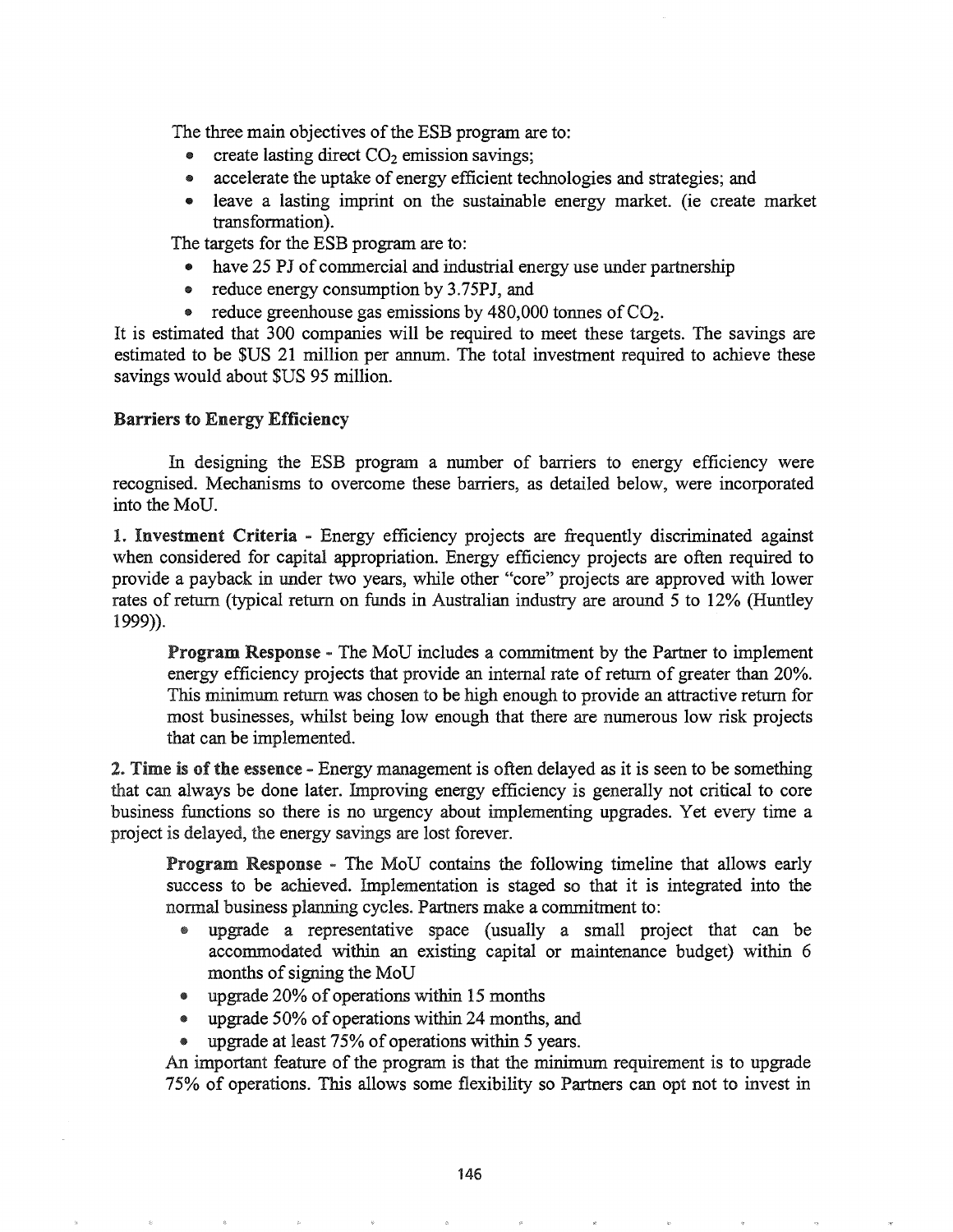certain facilities because of business constraints. For example, if a company is planning to divest certain operations, it may not be appropriate to upgrade them.

3. Resources - As energy management is usually not a core business concern, businesses tend not to allocate sufficient resources to it. Even when responsibility for energy management is assigned to staff members, they find they have other, more critical tasks.

Program Response - SEDA provides a fully funded energy services professional to work with the company as the PSM. Their role is to help the Partner meet all the requirements of the MoU. Their work ranges from identifying energy efficiency improvement projects through to advising on procurement strategies and commissioning requirements.

4. Information - Since energy management is usually not the core business for most companies, it is difficult for energy managers to keep up-to-date with the latest and most appropriate energy efficient technologies.

**Program Response -** The provision of a PSM also addresses this issue. The PSMs, as energy management professionals, have the expertise in energy efficiency practices and technologies to relieve Partners of the burden of having to acquire this information themselves.

5. Management Commitment - There is a lack of senior management commitment in pursuing energy management. As energy is often seen as a fixed cost, or is a small proportion of overall costs, management focus tends to be on other issues.

Program Response - The Chief Executive Officer or Managing Director of the Partner must sign the MoV to demonstrate top level commitment to the program and energy efficiency. Senior management are encouraged to demonstrate their commitment through opportunities to be quoted in promotional material, articles and advertising, and through networking functions.

#### Market Imperfection

In addition to the barriers outlined above, a number of market imperfections have been identified. They are as follows:

A. Shortfall of supply - There is low supply of energy services providers.

Response - SEDA actively promotes companies that provide energy efficiency products or services through the Energy Smart Allies program.

B. Low demand - There is low demand for energy reduction solutions.

Response - The ESB program creates demand directly through the program milestones and indirectly through publicised events and seminars.

Skills - Businesses do not have the skills to assess the risk associated with the implementation of technologies.

Response - The PSMs are able to assist businesses assess the risk of various energy efficiency techniques. The use of Energy Performance Contractors providing guaranteed savings is also encouraged as a method of minimising risk.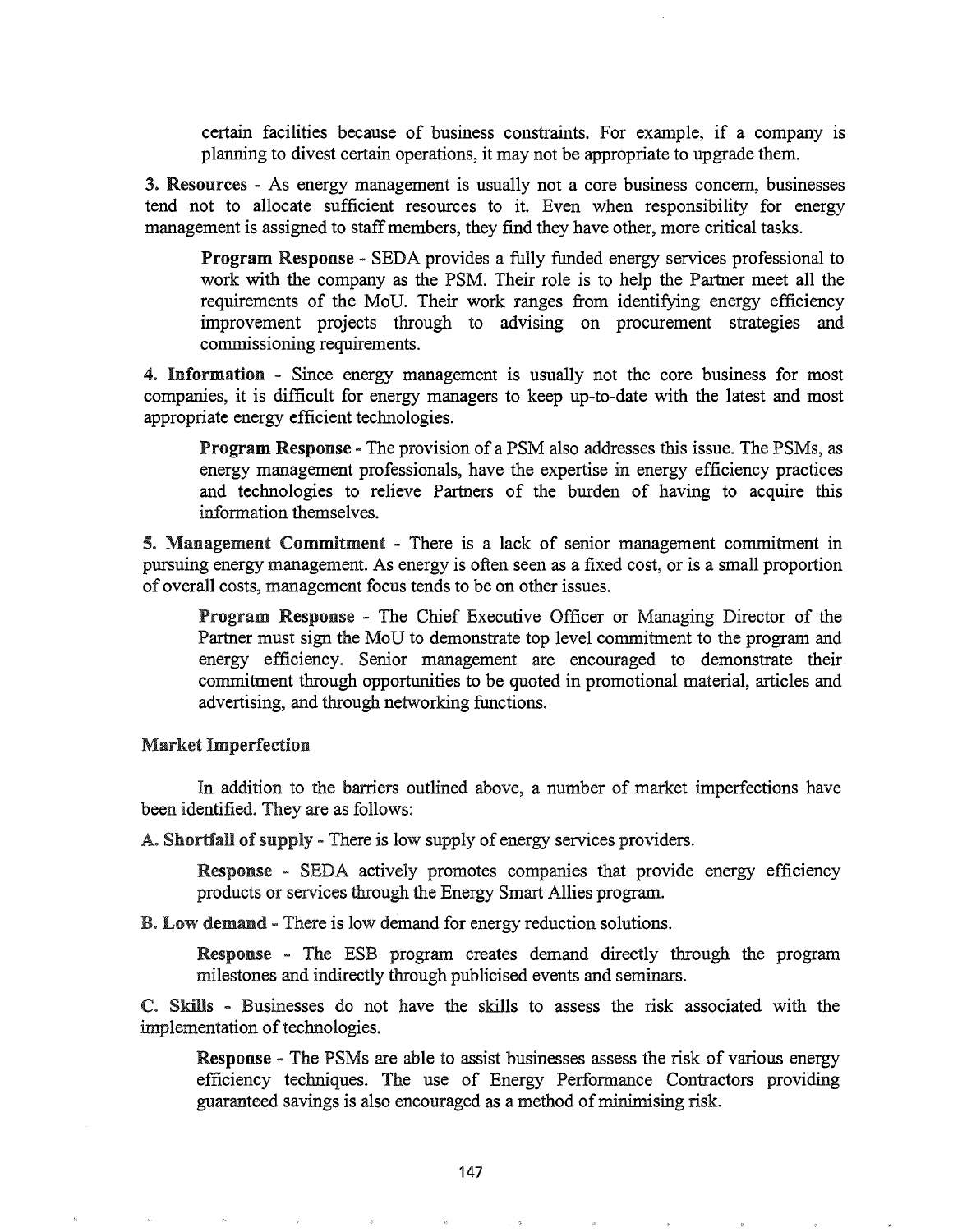D. Capital - Businesses do not have ready capital to invest in major efficiency projects.

Response - Project delivery methods that involve financing, such as Energy Performance Contracts and Delivered Energy projects, are being actively promoted. The PSMs are able to assist Partners through the Energy Performance Contract process.

E. New technologies - With some newer technologies there are other market barriers, such as a lack of understanding of their benefits.

Response - Commercialisation of new technologies is supported by SEDA. This may be through promotion of the technology and may include financial assistance.

F. Lack of incentive - There is little incentive for companies to account for the environmental impact of energy use.

**Response** - The ESB program provides public recognition for companies that join the program and are successful in using energy in an efficient manner. It may also prove to be a useful method for companies to show that they have taken early action on reducing emissions if this becomes an issue in the future.

### Achieving Market Transformation

Market transformation has been defined as "*a reduction in market barriers due to a market intervention, as evidenced by a set ofmarket effects, that lasts after the intervention has been withdrawn, reduced, or changed"* (Kunkle, Lutzenhiser 1998).

To achieve market transformation both the supply and demand sides of the sustainable energy industry must be transformed. The ESB program aims to increase the demand for energy efficient equipment and services. It is critical that as the demand generated by the changing market of energy consumers grows, the barriers arising in the supply side of the market are also minimised.

The Energy Smart Allies program was developed to foster a robust energy efficiency industry. The barriers faced by this industry are similar to any new market and are distinguished by lack of information and flawed consumer logic such as neglect of life cycle costing. This program is operated in parallel with the ESB program to take advantage of the potential synergies. For example, it is important that the PSMs in the ESB program are fully aware of the services and technologies available from the Energy Smart Allies. This brings customers (the ESB Partners) into direct contact with the suppliers (Energy Smart Allies).

As the ESB program only works with a small percentage of the target market, the challenge is to persuade the rest of the market to become more efficient. The strategies used by SEDA include:

- Careful selection of Partners for the program to ensure maximum impact of savings and maximum exposure of achievements;
- Targeted promotion of successful companies to demonstrate the benefits of energy efficiency in terms of savings and corporate image;
- Targeted promotion of the benefits of specific energy efficient technologies or practices (eg: efficient lighting, elimination of compressed air leaks);
- @ Education of potential participants in the wider market through technology showcase seminars, and CEO events;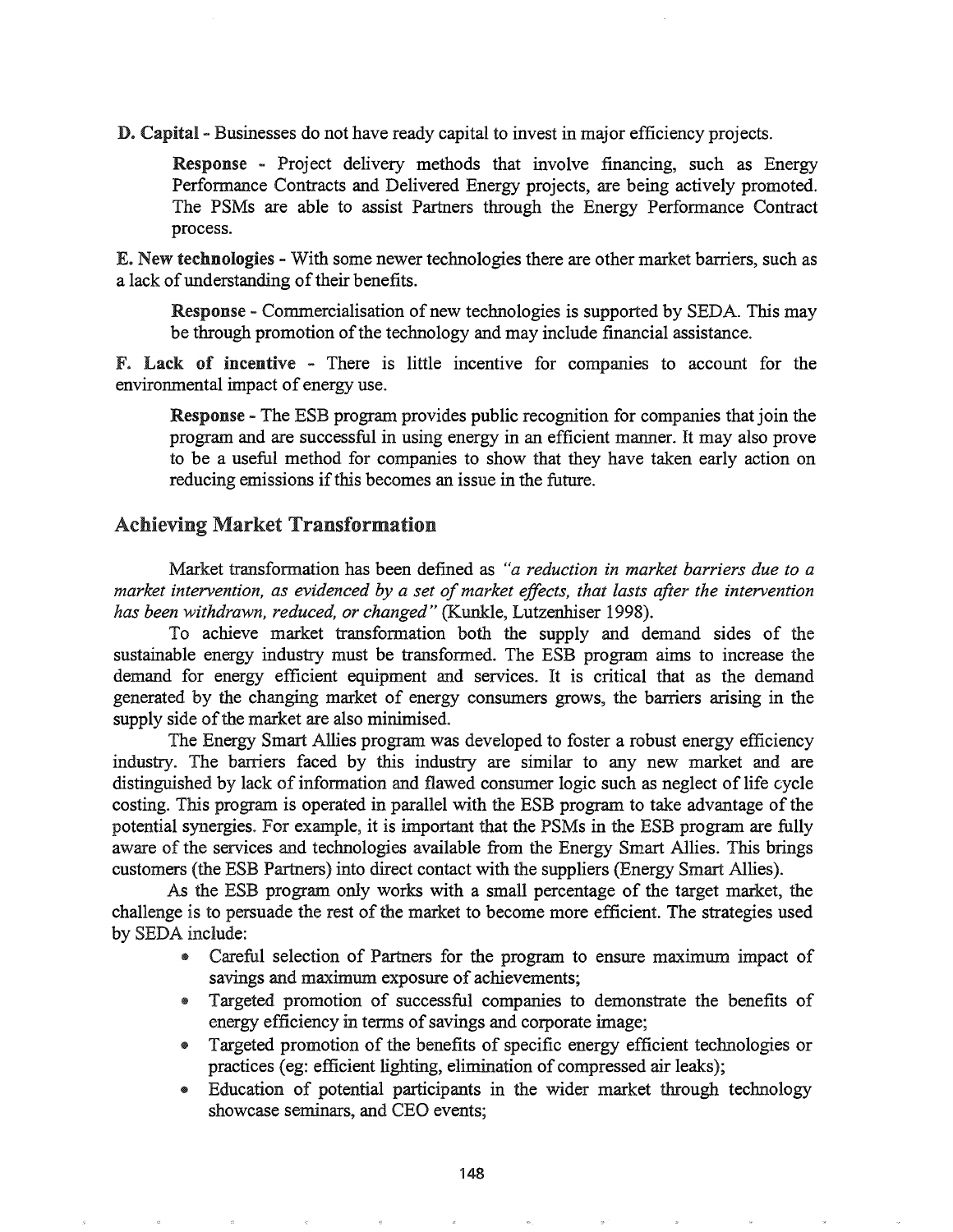- .. Supporting incentives and government policy that encourage energy efficiency; and
- Working with industry associations.

The careful selection of Partners is extremely important for the program. In order for the benefits of energy efficiency to be spread throughout the market, it is essential that the organisations participating in the program represent a suitable mix of the following:

- Industry sector;
- Organisational size; and
- Geographical location.

SEDA has found that the first criteria is the most important because the perception of potential for efficiency improvements is strongly related to the processes and equipment used by an organisation. That is, it is far easier to convince a company of the benefits of improved efficiency if you have evidence of other companies, in the same industry and of similar size, that are already experiencing the benefits.

Being a State government agency, SEDA has the responsibility to provide the benefits of the program to Partners in all areas of the state, not just in the large cities. There are also significant market transformation benefits to a regional approach. Targeting Partners in different areas of the state is a good way to accelerate the dissemination of the lessons learned by companies in the 'big smoke' which have better access to consultants and suppliers in the developing energy services industry. In addition, companies in smaller regional centres often have more effective networks established with associated organisations, so it is possible to educate the entire community of the benefits of energy efficiency.

# Marketing the Program

Initially, the marketing of the program targeted high profile businesses in NSW. This was seen as an essential way to build credibility for the program, and to encourage other businesses to participate. Having high profile companies taking part in the program also assists in obtaining media interest in its achievements.

However, not all the Partners are well known to the general public. Many have been targeted because of their importance within particular market sectors. Each of the ESB Program Officers have target market sectors. Each quarter a review is conducted to determine which market sectors are not yet represented in the program and attention is then focussed on those sectors.. The approach to recruitment of organisations differs between industries. However, the general approach is to contact and build relationships with industry associations and market sector leaders.

### Program Reporting

A database is used to record the identified projects and to track their progress towards implementation. The database is a useful tool, not only to show the successes of the program, but also to monitor the uptake of specific technologies and energy efficiency in general.

The PSMs send monthly database updates to SEDA. For each Partner, the database shows the identified projects and how close each project is to being completed.. It also shows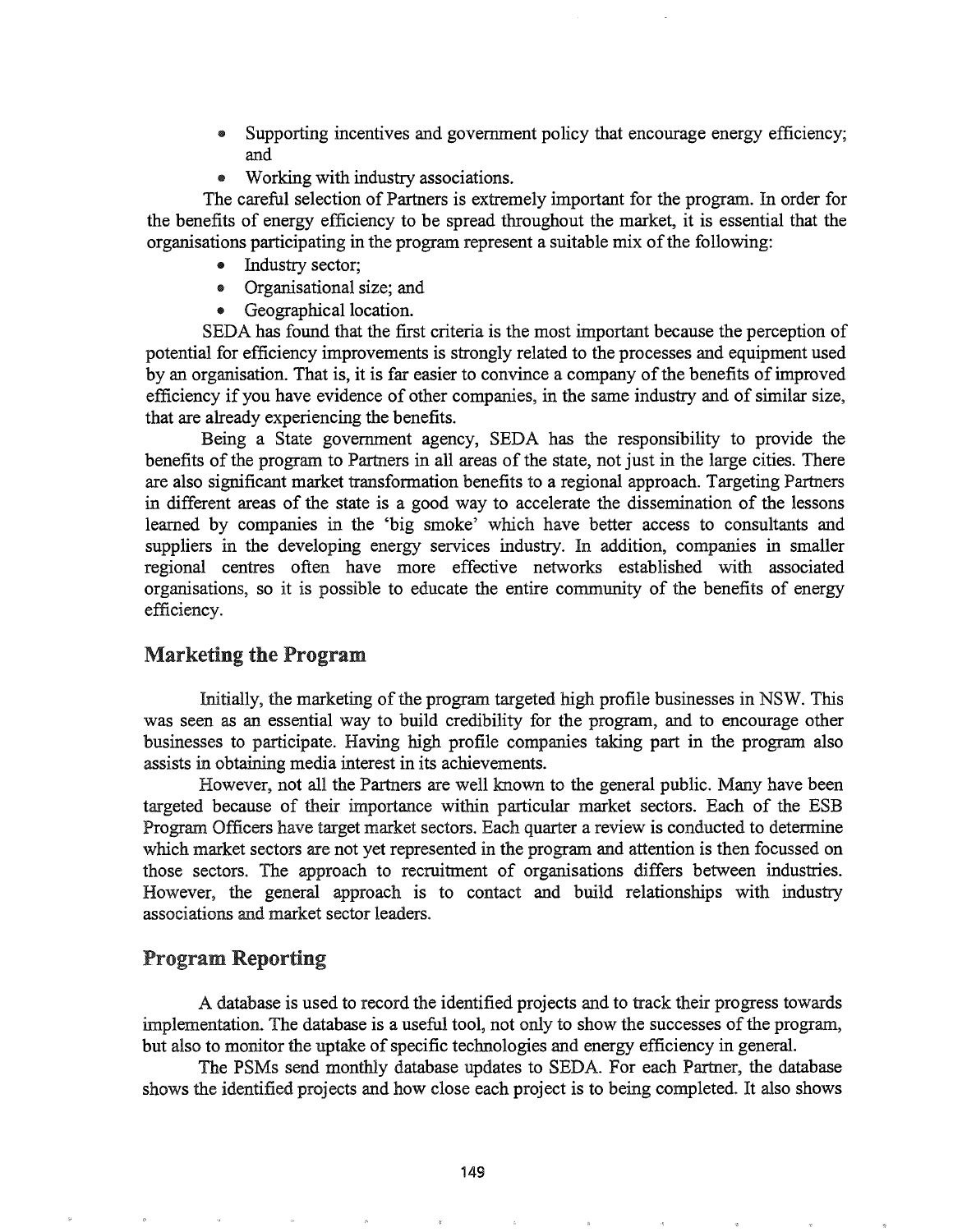the level of accuracy of the figures. This enables us to calculate the savings identified and implemented for each Partner and across the program as a whole.

The database gives us the ability to monitor the progress of individual Partners, and recognise if particular Partners are not implementing projects. This gives us the opportunity to work with these Partners to identify and overcome the barriers they are facing.

We are also able to establish if there are specific technology related projects that are consistently not implemented. We can then focus on why there are barriers to these projects and establish methods for overcoming the barriers.

#### Case Studies

Case studies are developed for specific Partners and technologies. The case studies are widely distributed, to existing and potential Partners, to the energy efficiency service and equipment providers, to other interested parties, and are included on SEDA's website (www.seda.nsw.gov.au).This is one way used to disseminate information on the benefits of energy efficiency throughout NSW business.

Sector specific education is also performed. Methods used include articles in trade publications, presentations and attendance at conferences and seminars, and production of "shopping lists" of the energy efficiency measures relevant to given market sectors.

#### Program Achievements

The ESB program was officially launched on 4 December 1997, with 13 Partners, which varied considerably in size and operations. They represented 7 market sectors including: clubs, education, electricity and gas supply, museums, property development, retail and refrigerated storage.

In just over 13 months of operation the ESB program has grown substantially in terms of the number of Partners, SEDA staff and PSMs, and boasts some significant achievements.

Starting with a team of 3 in late 1997, the ESB team has grown to 10 dynamic staff members. One significant achievement has been transforming a group of engineers, scientists, journalists and marketers, into a well integrated team selling both the program and, more importantly, the concept of profitable energy efficiency. SEDA's staff currently manage 5 PSM companies, which in turn employ 15 people to work with over 160 Partners.

The Partners range from small retail shops to large corporations. They include regional, national and international companies such as BOC Gases and Sanitarium Health Foods. There are also a number of Universities and Local Councils participating. The Partners represent 37 different market sectors, including accommodation, air travel, meat product manufacture, chemical/plastic/pharmaceutical manufacture and electrical equipment and appliance manufacture. A full list of ESB Partners is available on the SEDA website.

### Partner Uptake

The number of new Partners joining the program is shown in Figure 2. Since the program began, an average of 10 companies have become Partners each month. The graph shows that the rate of uptake has varied considerably over time. The highest uptake has been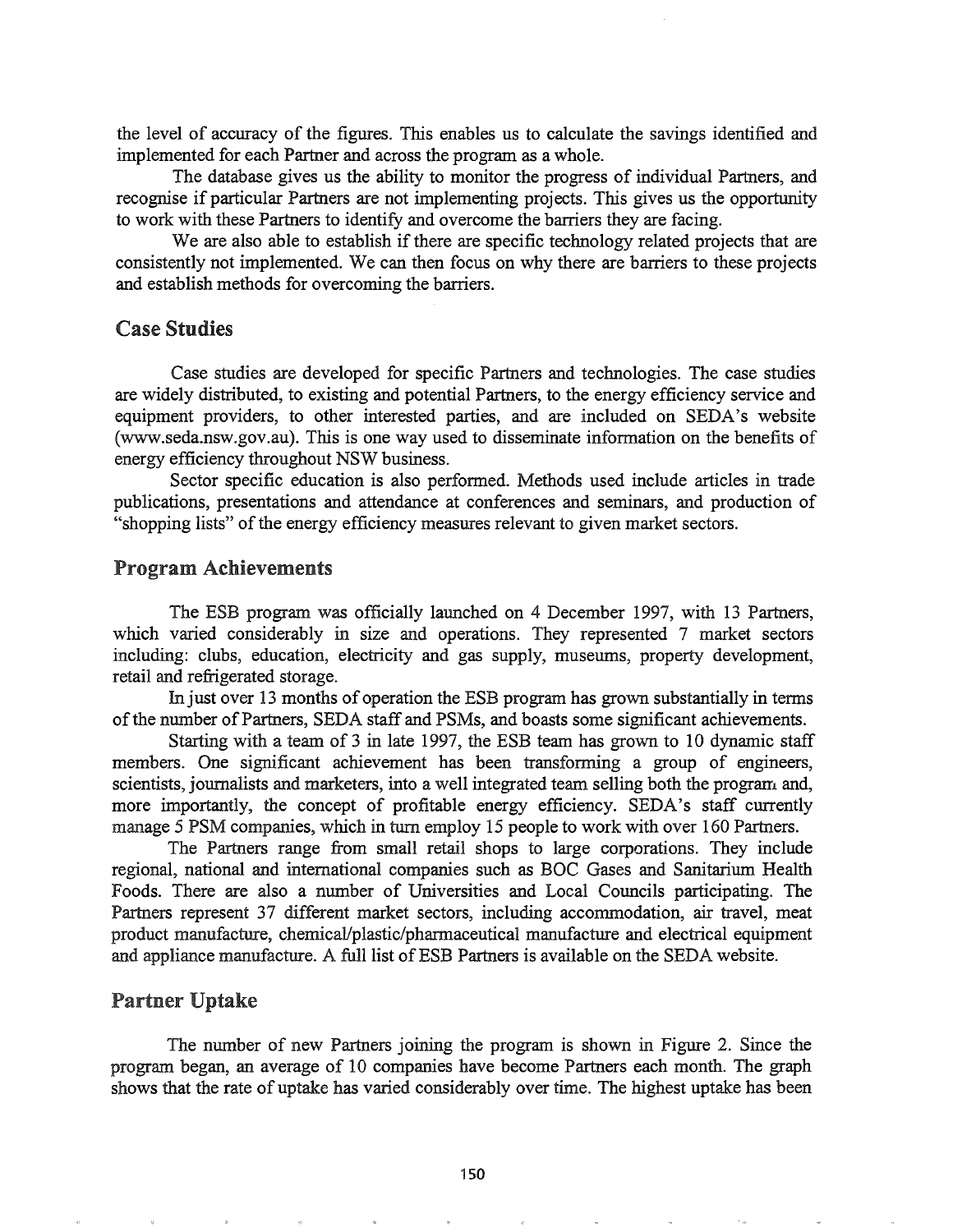during the months in which SEDA has held special events to generate further interest in the program.

For example, in June 1998, the "Spotlight on Energy Efficiency" cocktail evening was held at Sydney's Government House. The Governor of NSW and the Minister for Energy invited Chief Executives of both existing and potential Partners to the event. The evening was an opportunity to recognise the achievements of existing Partners, welcome new Partners and encourage other companies to join the program. The resulting increase in the number of Partners was an important lesson to the SEDA team. It showed how important the publicity of good corporate citizenship is for many Australian businesses and encouraged an increase in communications support for ESB Partners.



Figure 2. Partner uptake

# roject Identification

At the end of January 1999, the average identified savings for those Partners where initial project identification had occurred was 18.8% of their energy consumption. This is in line with the prediction that most businesses could reduce their energy consumption by 20%. As each Partner is involved in the program for 5 years, the identification of projects will continue over that period, leading to an expectation that the average savings identified will exceed the 20% originally estimated.

The identified savings for industrial Partners over the same period, averaged 13.6% of their total consumption.. Overall identification for the industrial sector appears to be low, however, project identification is at an early stage as most of them joined the program during the 6 months to January 1999.

After 13 months, the PSMs had assisted the ESB Partners to identify over \$US 27 million of energy efficiency projects. These projects were expected to generate savings of over \$US 8 million per annum, with an average return on investment of29% - well above the 20% hurdle rate specified for the program. Table 1 shows the corresponding  $CO<sub>2</sub>$  and GJ savings. Interestingly, despite the low energy prices in NSW, it has been possible to identify cost-effective energy efficiency projects for every company that has joined the program.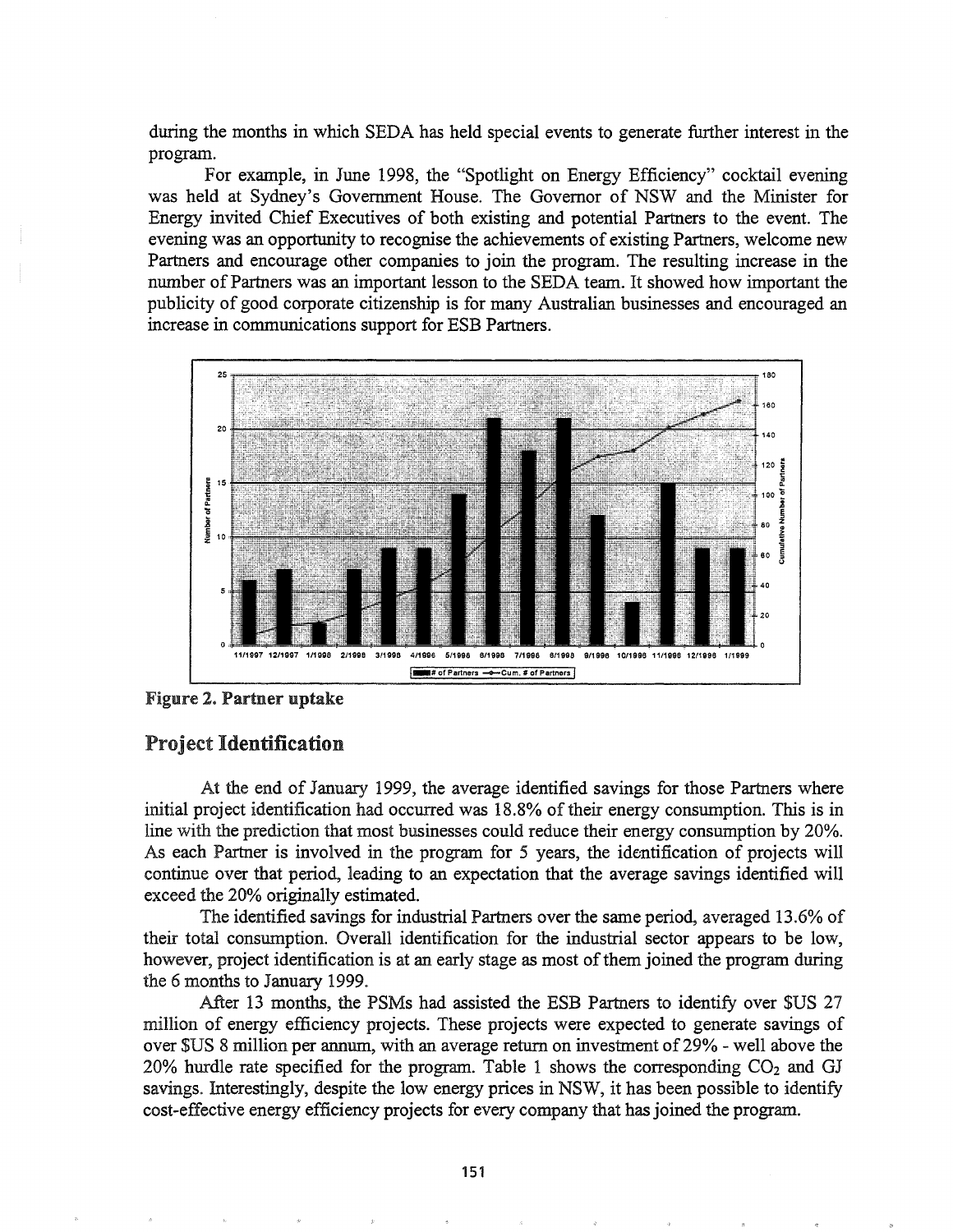#### Table 1. Program Results

|                      | Investment<br>(\$US) | Savings per<br>Annum | Return on<br>Investment | Energy<br>Savings | $CO2$ Savings<br>(Annual |
|----------------------|----------------------|----------------------|-------------------------|-------------------|--------------------------|
|                      |                      | (SUS)                | (%)                     | (GJ)              | tonnes)                  |
| Identified projects  | 28 million           | 8 million            | 29                      | 1 000 000         | 226 000                  |
| Implemented projects | 2 million            | 0.8 million          | 40                      | 71 000            | 15 000                   |

Figure 3 shows that, as of the end of January 1999, the  $CO<sub>2</sub>$  savings identified under the program exceeded the target for the end of January by over 50,000 tonnes per annum. This is despite the fact that 20 of the more recent Partners had not even commenced project identification at that time.



Figure 3. ESB Target Reduction in Greenhouse Gas Emissions

#### Project Implementation

Only a small number of companies have reached the 15 month / 20% milestone and implemented significant projects. Even so, at the end of January 1999 there had been nearly \$US 2 million invested in projects, creating almost \$US 1 million of savings per annum. This translates to greenhouse gas emission savings of nearly 15,000 tonnes per annum. As Figure 3 shows, this meets the program's minimum target for that period. SEDA's attention is now turning to how we can accelerate the rate of implementation in order to exceed the targets. Emphasis is on encouraging Partners to implement projects faster than required by their MoD so they can realise the energy and cost savings earlier.

## **Types of Projects**

As a result of the broad range of participating Partners, there is enormous variety in . the type of projects being implemented and investigated. Implemented projects vary from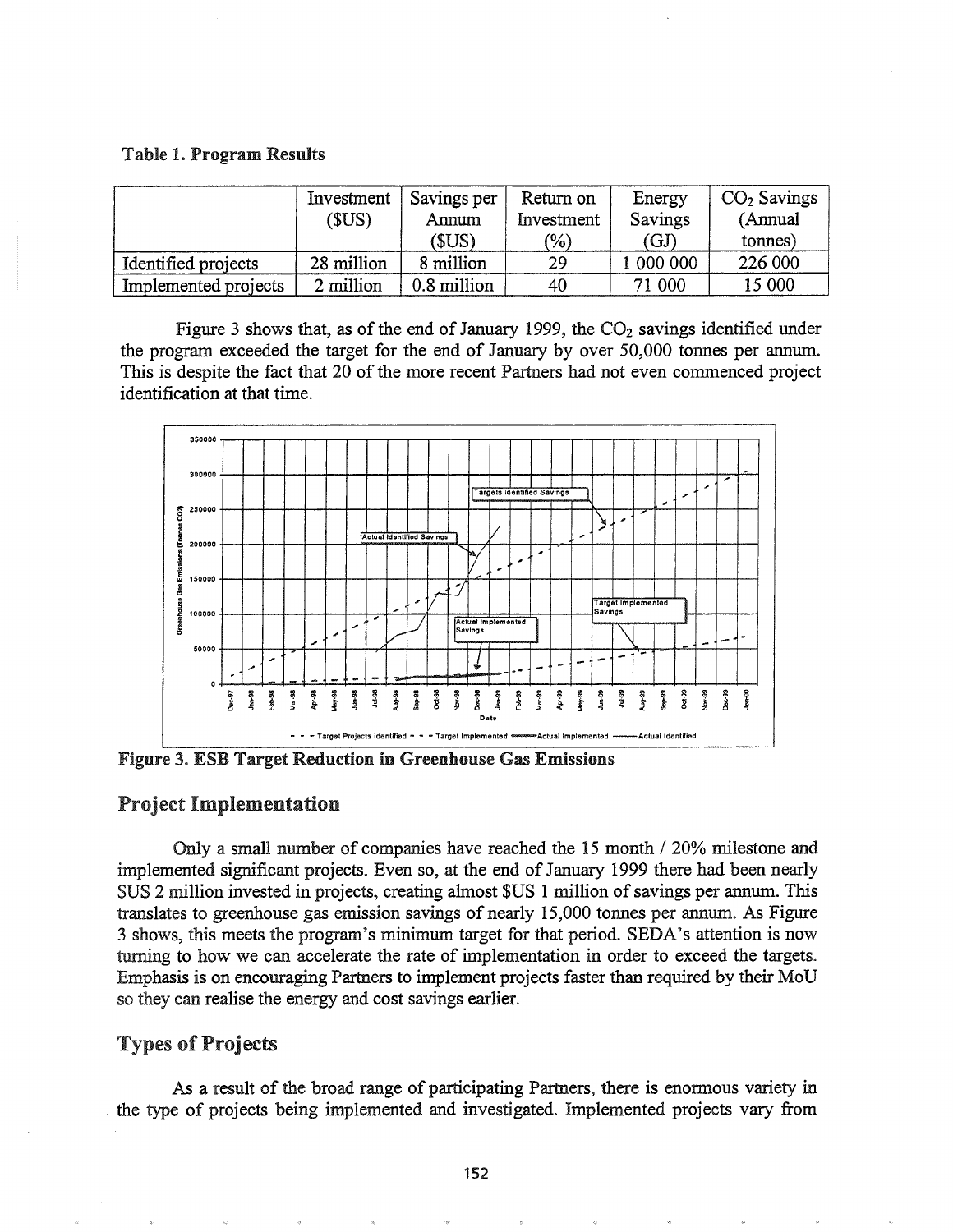such simple things as ensuring equipment is running only when required and enabling Energy Star office equipment, to the replacement of package HVAC units with new central plant and installation of high efficiency industrial dryers.

In the initial stages of the program we have seen low-capital projects being adopted as they can generally be implemented quickly and incorporated into maintenance budgets. The capital approval processes required for some of the larger projects means that they often require more planning time for allocation in future budgets (as allowed for under the 5 year program).

Industrial Partners are benefiting from high efficiency motors and pumps, repaired leaks in compressed air systems, and insulated steam pipes, tanks and other equipment. Some of the larger projects currently being implemented include:

- the conversion of boilers from coal to natural gas in an abattoir,
- a cogeneration plant for a metal product manufacturer, and
- installation of a heat recovery system for a brick manufacturer.

Metalcorp Limited is an example of an industrial Partner that has already implemented a range of projects. They are a medium sized metal recycling company with 2 sites in NSW. Savings of over 13% of their total energy consumption have been identified. To date they have implemented 4 projects representing 7% of their energy consumption and reduced greenhouse gas emissions of 690 tonnes  $CO<sub>2e</sub>$  per annum.

They have improved their hydraulic system, installed lighting control in a workshop, and have improved the efficiency of the shredder system. The most substantial project both in terms of investment and savings has been the replacement of their existing dust extraction system with a more efficient system.

The projects Metalcorp have implemented give them an average rate of return of 33% and should save them \$US 34,000 per year. With a range of other projects yet to be implemented, Metalcorp are expecting to reduce their energy consumption by at least 5000GJ p.a. and their  $CO_{2e}$  emissions by 1200 tonnes per annum.

### Other Highlights

With the growth of the ESB program, there has been an increased focus on communications. We are working with several companies to promote their involvement in the program to their staff and customers, and also to educate their staff and customers about what they can do in their own homes.

These internal communications activities have included:

- articles in internal newsletters and magazines
- staff competitions
- staff awareness training sessions
- providing promotional materials for distribution

The internal communications support provided to Partners reinforces their commitment to the program to their staff and should lead to continued implementation of savings.

In addition to internal communications, ESB has an active role in external communications. As the program nears capacity our external marketing will shift its focus from selling the ESB program, to selling the concept of energy efficiency. We are accelerating the promotion of the achievements of our Partners to demonstrate that energy is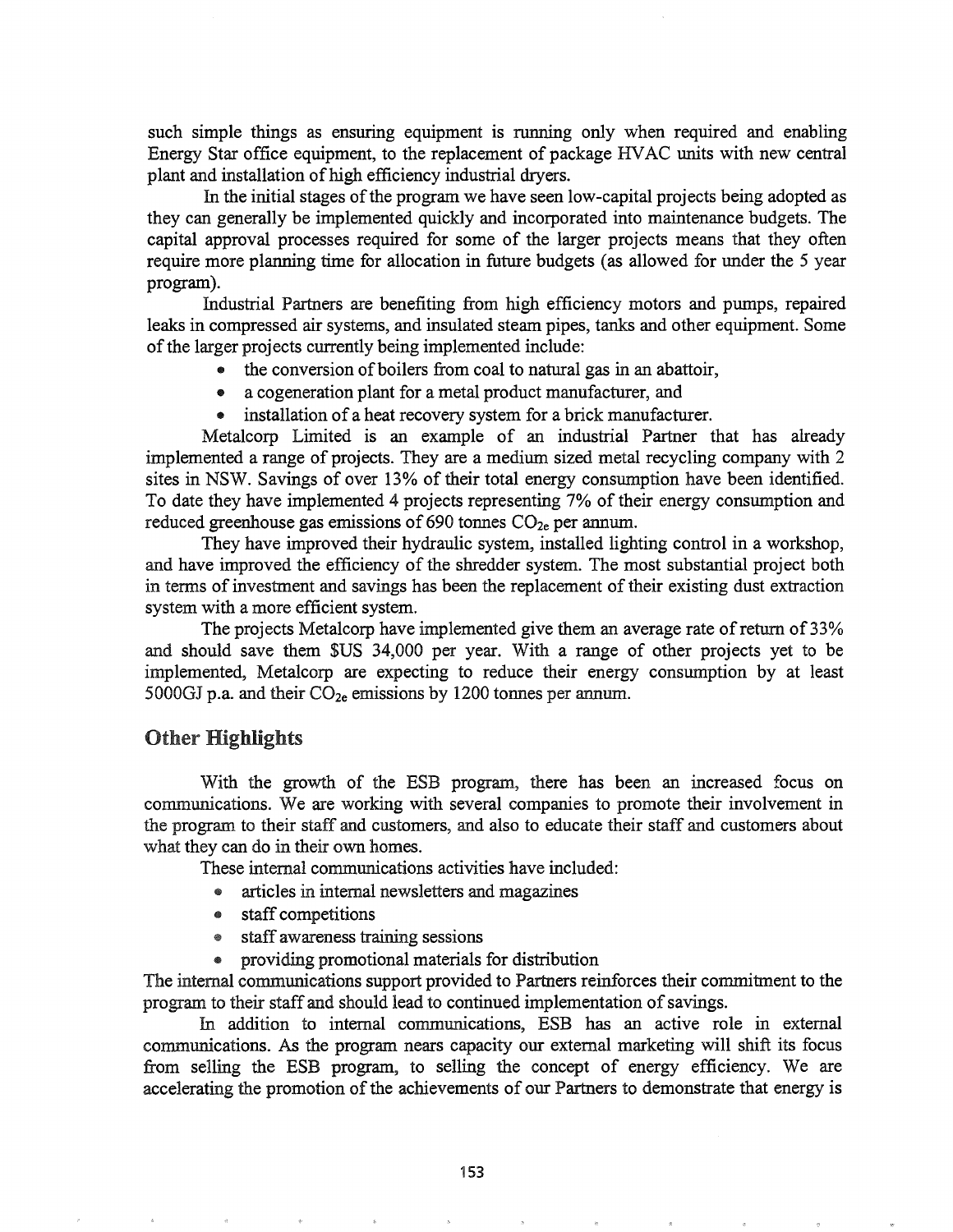not a fixed cost, and that it is profitable to manage energy. We have had particular success in getting media attention in regional areas of the state, and in trade magazines.

In December 1998, ESB co-hosted an energy efficiency seminar in Sydney. The event attracted over 100 delegates to seminars during the day, and an additional 140 people to the cocktail evening where our Energy Smart Champion for 1998 was announced. The event was a great success with a number of companies being encouraged to join the program, or investigate methods of improving their energy efficiency through private companies. As a result of the positive feedback, we intend to hold a much larger Conference in 1999 in conjunction with the recently fonned Sustainable Energy Industry Association.

### Lessons Learnt

Reducing energy and greenhouse gas emissions requires a strategic approach. The following lessons may be useful to others running industrial energy efficiency programs:

- Recruiting well known, or household name, companies at the outset of the program is essential to establish a high profile for the program and to make it easier to attract other companies.
- Increasing the uptake of energy efficiency is more about managing and negotiating with people than about the technologies.
- Energy management consultants need to be trained to facilitate change by dealing with people and not just to generate reports.
- In order to achieve a sustainable cultural change within a company it is important to have an energy management team, rather than placing responsibility for energy efficiency with one person.
- It is important to have champions within companies who are in a position to focus attention on energy efficiency and push its implementation.
- @ Champions within industry, either individuals or industry organisations, are also vital in encouraging other companies to join the program, or to adopt energy efficient practices privately.
- @ Raising awareness of individuals' achievements to senior management in companies can increase the motivation to implement further projects.
- Promoting companies for what they have done and what they are continuing to do strengthens the commitment of Partners.
- @ Recognition of Partners' staft: consultants and Allies helps in building the networks necessary to operate a market transformation program.
- \* A robust database system is required to manage data for the promotion of the achievements of the program and Partners.
- @ Obtaining reliable data and having an automated database system is vital for achieving up-to-date and dependable results and for managing and monitoring the uptake of specific technologies and energy efficiency by specific Partners.
- @ A flexible approach to program management is important in dealing with different company cultures.

At this early stage of the program we are exceeding our targets and are bringing about market transformation. Through communication, demonstrated projects, an enthusiastic team and the ever increasing awareness of climate change issues, the State of New South Wales is leading the way for energy efficiency uptake in Australia.